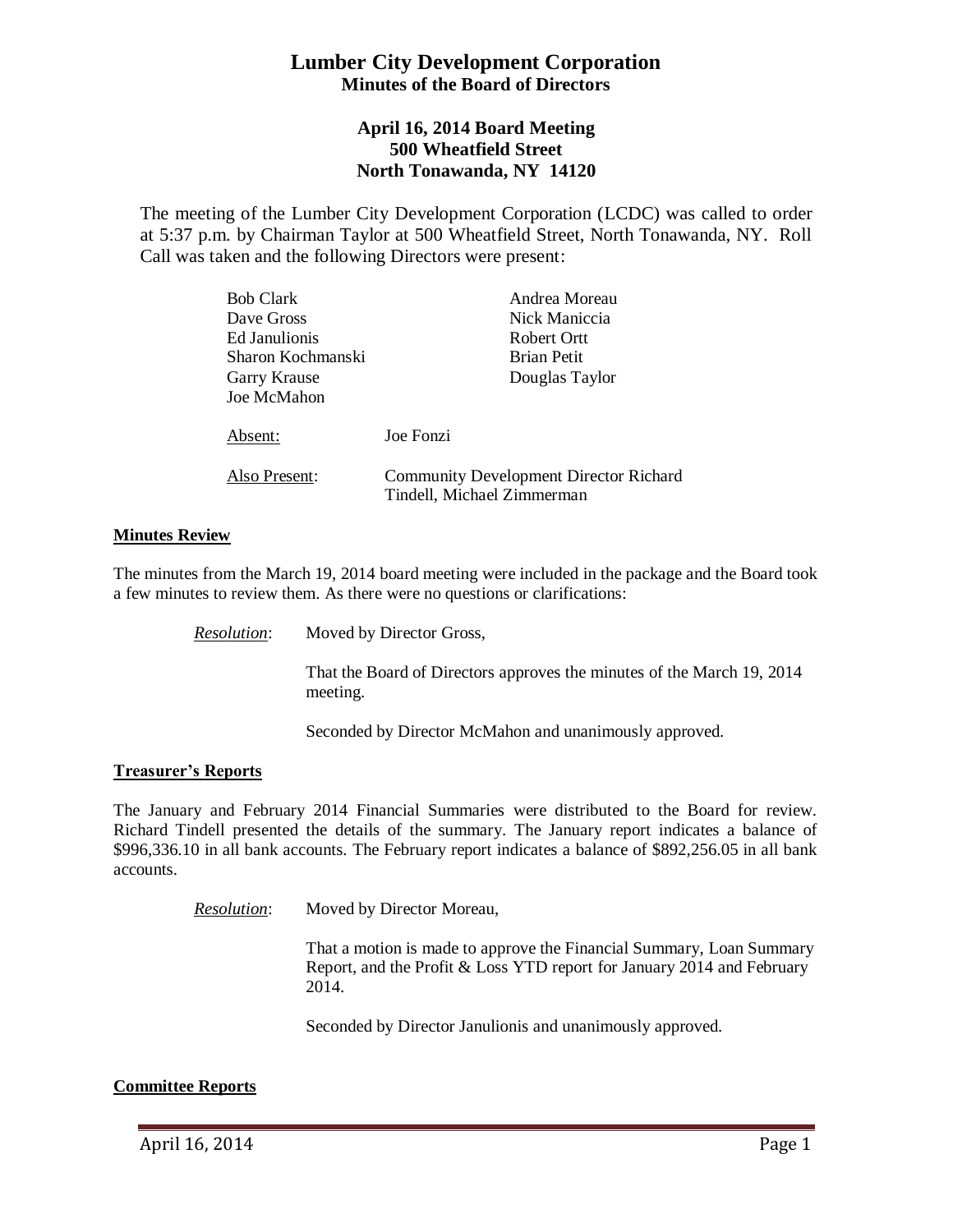| <b>Marketing:</b>          | The Marketing Committee did not hold a meeting. Director Gross<br>updated the board in regards to the LCDC $10th$ Anniversary<br>Celebration planned for June 3, 2014. The event will be held at the<br>Dom Polski 576 Oliver Street starting at 5:30 p.m.                                                                        |  |
|----------------------------|-----------------------------------------------------------------------------------------------------------------------------------------------------------------------------------------------------------------------------------------------------------------------------------------------------------------------------------|--|
| <b>Finance/Loan/Audit:</b> | The Finance/Loan/Audit Committee held a meeting on April 10,<br>2014. Director Maniccia went over the details of the meeting.                                                                                                                                                                                                     |  |
| Resolution:                | Moved by Director Maniccia,                                                                                                                                                                                                                                                                                                       |  |
|                            | That the Board of Directors reaffirms the \$3,500.00 Grant and \$3,500.00<br>Loan Extension offered to Designer Sportswear.                                                                                                                                                                                                       |  |
|                            | Seconded by Director McMahon and unanimously approved.                                                                                                                                                                                                                                                                            |  |
| <b>Projects:</b>           | The Lumber City Development-Potential Projects Update document<br>was included in the information packet distributed to the Board. The<br>document detailed current projects, potential projects and project<br>leads. Richard Tindell and Michael Zimmerman went over the details<br>of the document and answered all questions. |  |
| <b>Personnel:</b>          | Personnel Committee Chair Kochmanski welcomed Brian Petit to the<br>Board of Directors. Chair Kochmanski also informed the board to the<br>resignation of Angela Renda on April 16, 2014 that will become<br>effective on May 2, 2014.                                                                                            |  |
| Governance:                | The Governance Committee did not hold a meeting.                                                                                                                                                                                                                                                                                  |  |

#### **Old Business:**

**2013 NYS CFA grants:** Michael Zimmerman reported to the board that funding will be received for the work in the fall on the marina.

**Kayak Launches:** Michael Zimmerman informed the board that there was a kickoff meeting on April 16, 2014

**Microenterprise Grant:** Michael Zimmerman reported to the board that they are waiting on clearance to start advertising the project.

#### **New Business:**

**Business Visits/Contacts:** The Limo Service, Canaltown Woodworking, International Fiber, Commercial Fabrics, Shores Restaurant, Adam Koehn, CBRE, Solid Surface Acrylics, Tom Austin-Wurlitzer park, Patrick Donavan, David Johnson Real Estate.

**Other Activities:** 3/26 NYTMS Webinar, 3/31-4/2 Prepared and submitted 2013 PARIS reports, 4/2 Tonawanda City & NY Mayors, 4/8 TAP Grant, 4/8 & 4/15 City Council, 4/9 & 4/16 Brian Petit, 4/10 LCDC Loan/Projects Committee, 4/14 Buffalo Niagara Riverkeeper, 4/15 HOME Webinar, 4/16 Kayak Launches, 4/1 & 4/15 City department heads, prepared Gratwick Marina Greenway application, 3/21-3/30 Richard Tindell vacation, 3/31-4/4 Mike Zimmerman vacation, 4/7-4/11 Angela Renda vacation.

Director Moreau asked the board to consider recognition for service for any outgoing